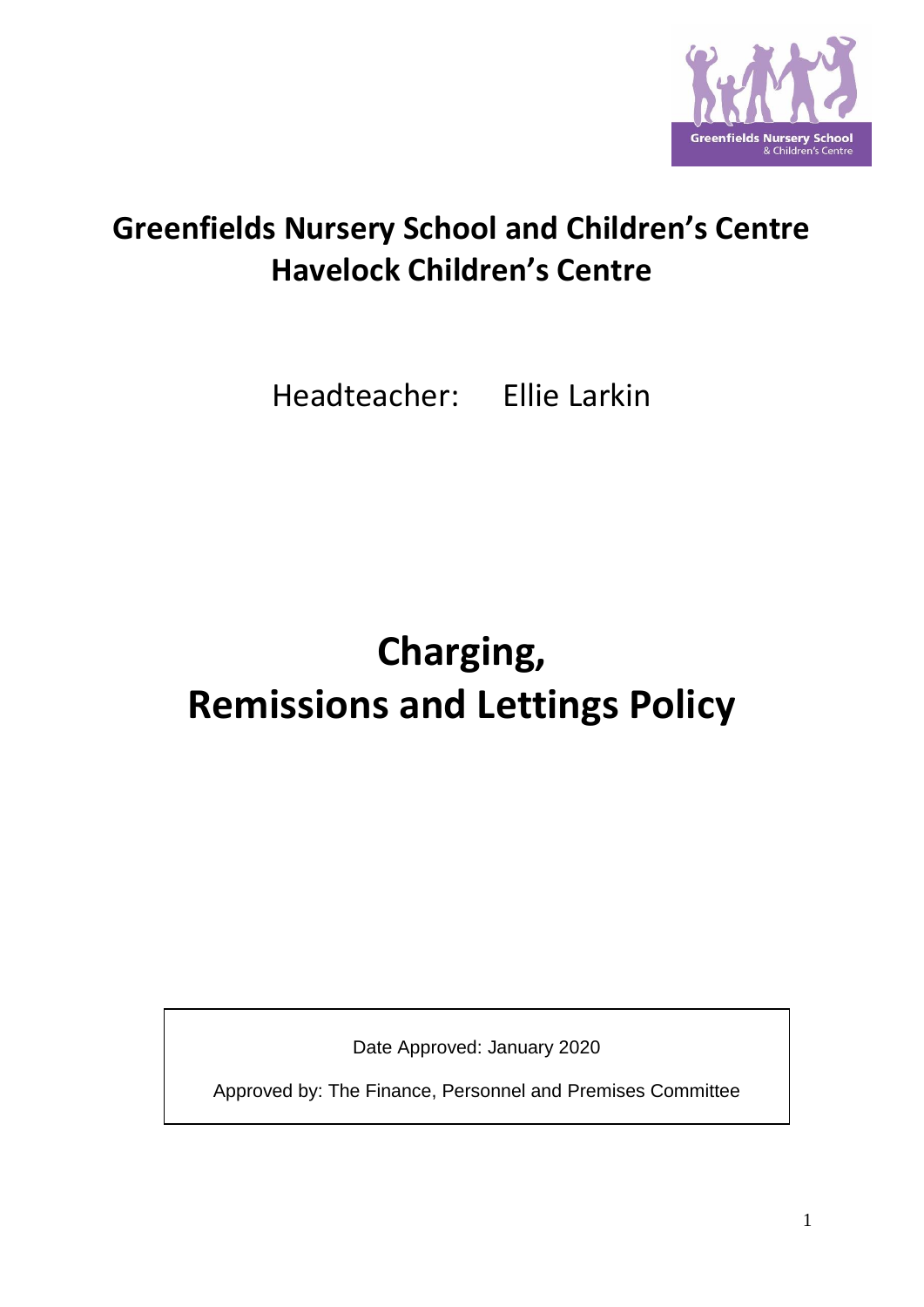## **Rationale**

The staff and governors of Greenfields Nursery School and Children's Centre believe that all of our children should have an equal opportunity to benefit from Centre activities and visits (curriculum and extra-curricular) independent of their parents' financial means.

This policy sets out how we ensure that a good range of visits and activities are offered whilst at the same time minimizing the financial barriers which may prevent some children from taking full advantage of the opportunities.

This policy identifies activities for which:

- Charges will not be made
- Charges will be made
- Charges may be waived

## **1. Voluntary contributions**

Separately from the matter of charging, the Centre may always seek voluntary contributions in order to offer a wide variety of experiences to children. All requests for voluntary contributions will emphasise their voluntary nature and the fact that pupils of parents/carers who do not make such contributions will be treated no differently from those who have.

### The Law says:

If the activity cannot be funded without voluntary contributions the parents will be notified of this from the outset.

No child will be excluded from an activity because parents are unable to pay. If insufficient contributions are raised, the trip or activity may have to be cancelled.

If a parent is unwilling or unable to pay, their child will be given an equal chance to go on the visit.

Parents are asked for a voluntary contribution at the beginning of each academic year to contribute towards additional activities for the children, such as, Christmas gifts, entertainment, cooking activities and to supplement school trips.

### **2. Charges will not be made for:**

- Fifteen hours a week of nursery education for three and four year olds.
- Fifteen hours a week of nursery education for eligible two year olds.
- Nursery education for children eligible for Children In Need Funding
- Additional fifteen hours of nursery education for working families who are eligible for thirty hour funding.

Nb. this includes the supply of any materials, books, instruments or other equipment.

## **3. Activities for which charges may be made**

- Education and care for children who attend the Centre for hours over and above the fifteen hour a week entitlement.
- Education and care for children under the age of three who are not eligible for Two Year Old funding or Children In Need funding.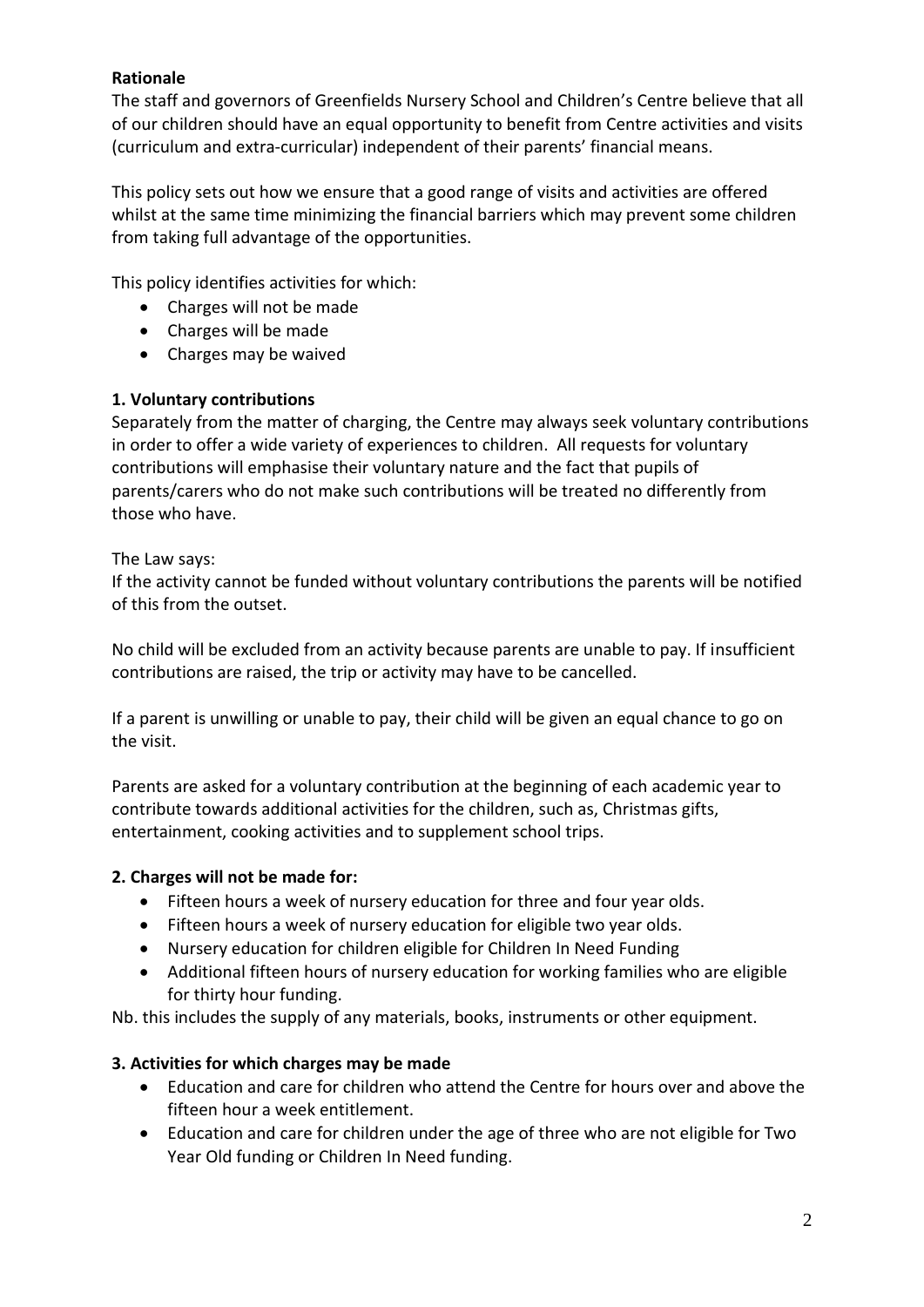- Children who are collected late at the end of their agreed session (current charges are attached – appendix 1). The contract for daycare outlines the terms and conditions.
- Charges may be made for educational trips if there is a cost implication e.g., hiring of a coach, entrance fee etc. The charges will not exceed the amount needed to cover the cost of the whole trip. The amounts charged will be of an equal amount to each child and/or adult.
- Charges may be made for adult classes if there is a cost implication. Parents not able to pay will be given an equal chance to take part, but if costs cannot be recovered then the class may need to be cancelled.

## **4. Remissions**

In order to remove financial barriers from disadvantaged children, the Governing Board has agreed that some activities and visits where charges can legally be made will be offered at no charge or a reduced charge to parents in particular circumstances. Criteria for qualification for remission are given below.

Parents in receipt of

- Income support
- Income-based Jobseekers Allowance
- Universal credit
- Support under part VI of the Immigration and Asylum Act 1999

Parents/Carers who feel they have other special circumstances requiring assistance with payment will be offered an appointment to discuss these with the Headteacher. The final decision with regard to assistance payments lies with the Headteacher.

## **5. Additional Considerations**

The Governing Board recognises its responsibility to ensure that the offer of activities and educational visits does not place an unnecessary burden on family finances. To this end we will try to adhere to the following guidelines:

- We shall publish notification of school trips and their approximate cost as far in advance as possible so that parents/carers can plan ahead.
- We will allow parents to pay by installments

## **6. Lettings**

In order to generate income it is proposed to continue to hire out premise and staff. General information:

### **Hire of Premises**

Basic details required:

- 1. Hirer's name, address and contact number
- 2. Date of hire and period required
- 3. Which rooms are being hired
- 4. Contact details for a second person should the hiree be away

All rooms are subject to the following charges.

- General Public £40.00 per hour with full use of IT equipment
- General Public £25.00 per hour for the room only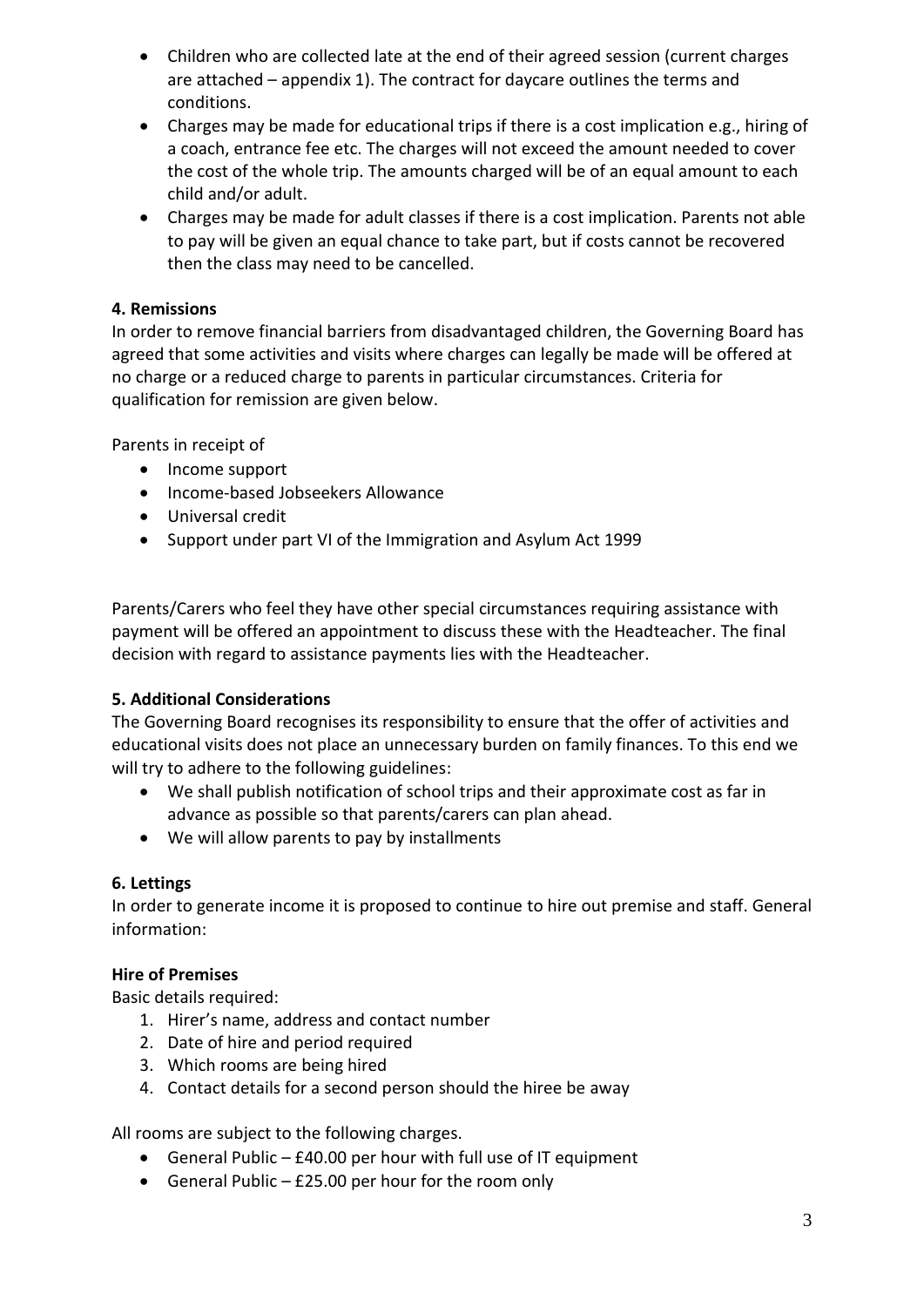- LA Education Department £15.00 per hour for the room only
- LA Education Department £20.00 per hour for the room with full use of the IT equipment

Hours are between 8am to 6pm, Monday to Friday. Due to planning restrictions no bookings can be made after 6pm Monday to Friday or at weekends. No bookings during Centre closure.

At Havelock Children's Centre rooms can only be let during Centre operation hours, outside of these hours a hirer would need to liaise directly with A2 Dominion who own and manage the building.

Bookings are made at the discretion of the Head of Centre after receiving a completed booking form (see appendix 2).

## **Hiring of staff**

From time to time staff members are contracted out on a daily basis to other educational establishments, with their rates to be reviewed each year. Currently they are:

- Handyperson day rate £150,  $\frac{1}{2}$  day rate £100
- Teachers day rate £250,  $\frac{1}{2}$  day rate £150.00
- Support staff depending on job role prices available on request

Bookings are normally on a daily basis but on occasions ½ days are accepted. The bookings must be made with sufficient time for any necessary cover to be arranged and are at the discretion of the Head of Centre.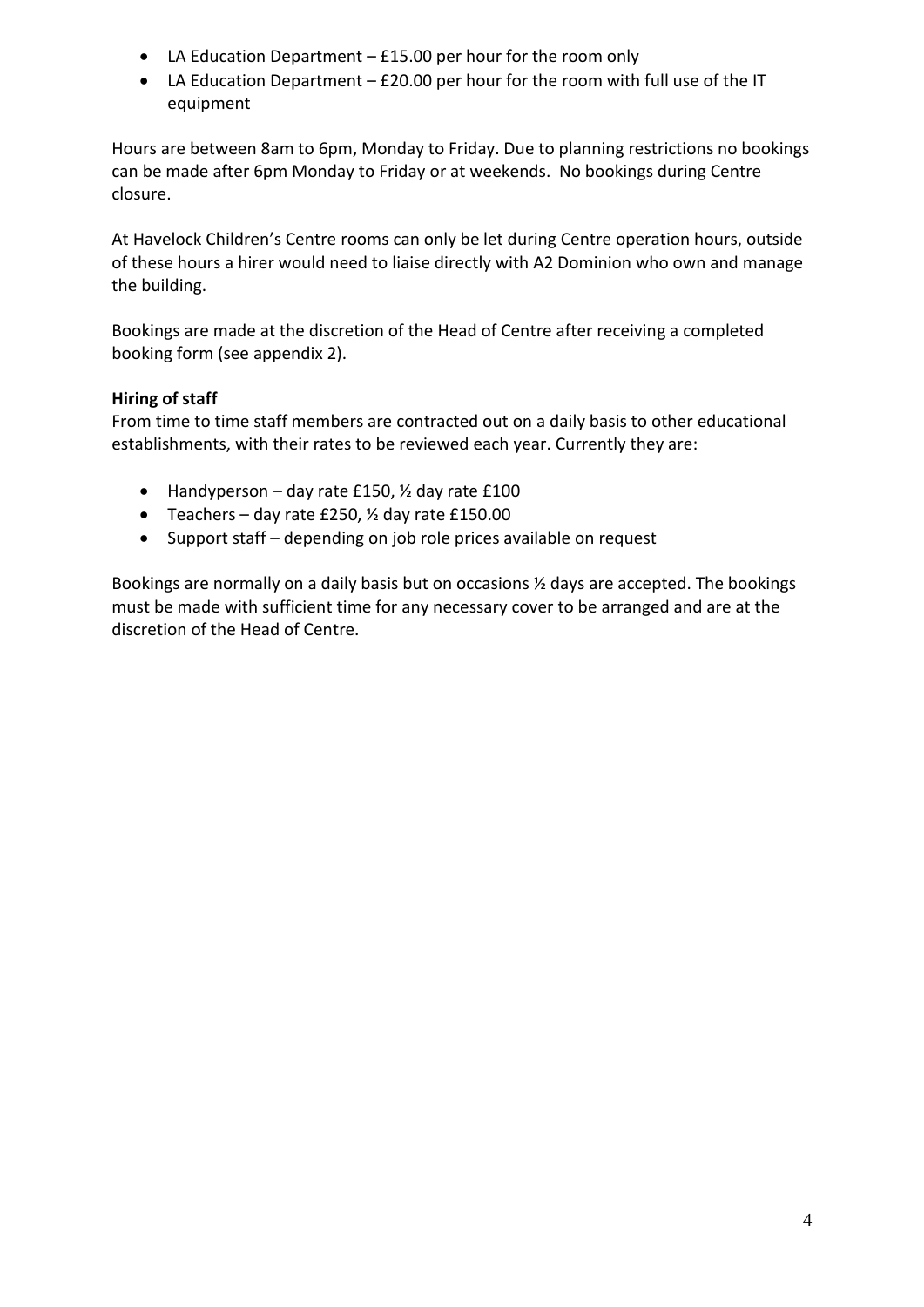## **Appendix 2 Facilities Booking Application Form Greenfields Nursery School and Children's Centre and Havelock Children's Centre**

| Address:<br>Telephone (daytime):<br>(Evening):<br>Email:<br>Hirer<br>If acting on behalf of a business, club, organisation etc please state<br>its full name and address plus your position there.<br>Name of Organisation:<br>Address:<br>Your position in the organisation:<br><b>Times of Hire</b><br>Day and Date of<br>Room / Area<br><b>Areas and Facilities</b><br>event(s)<br><b>Hired</b><br>This should include setting<br>up/breakdown times<br>No extension can be agreed<br>at the time of the event<br><b>Event Title</b><br><b>Equipment Required</b><br><b>Further Details</b><br>You must accurately disclose<br>Is the event/Activity<br>the purpose for which the site<br>exclusively for $0 - 19$ year<br>and/or space is required at<br>olds?<br>the time of booking. Any<br>misrepresentation will entitle<br>$\square$ NO<br>$\square$ YES<br>Please note that hirer's own electronic<br>the school to cancel the<br>equipment must be PAT tested.<br><b>Expected Numbers</b><br>event and retain the<br>deposit/hire fee. |  |            |  |  |  |  |
|---------------------------------------------------------------------------------------------------------------------------------------------------------------------------------------------------------------------------------------------------------------------------------------------------------------------------------------------------------------------------------------------------------------------------------------------------------------------------------------------------------------------------------------------------------------------------------------------------------------------------------------------------------------------------------------------------------------------------------------------------------------------------------------------------------------------------------------------------------------------------------------------------------------------------------------------------------------------------------------------------------------------------------------------------|--|------------|--|--|--|--|
|                                                                                                                                                                                                                                                                                                                                                                                                                                                                                                                                                                                                                                                                                                                                                                                                                                                                                                                                                                                                                                                   |  | Full Name: |  |  |  |  |
|                                                                                                                                                                                                                                                                                                                                                                                                                                                                                                                                                                                                                                                                                                                                                                                                                                                                                                                                                                                                                                                   |  |            |  |  |  |  |
|                                                                                                                                                                                                                                                                                                                                                                                                                                                                                                                                                                                                                                                                                                                                                                                                                                                                                                                                                                                                                                                   |  |            |  |  |  |  |
|                                                                                                                                                                                                                                                                                                                                                                                                                                                                                                                                                                                                                                                                                                                                                                                                                                                                                                                                                                                                                                                   |  |            |  |  |  |  |
|                                                                                                                                                                                                                                                                                                                                                                                                                                                                                                                                                                                                                                                                                                                                                                                                                                                                                                                                                                                                                                                   |  |            |  |  |  |  |
|                                                                                                                                                                                                                                                                                                                                                                                                                                                                                                                                                                                                                                                                                                                                                                                                                                                                                                                                                                                                                                                   |  |            |  |  |  |  |
|                                                                                                                                                                                                                                                                                                                                                                                                                                                                                                                                                                                                                                                                                                                                                                                                                                                                                                                                                                                                                                                   |  |            |  |  |  |  |
|                                                                                                                                                                                                                                                                                                                                                                                                                                                                                                                                                                                                                                                                                                                                                                                                                                                                                                                                                                                                                                                   |  |            |  |  |  |  |
|                                                                                                                                                                                                                                                                                                                                                                                                                                                                                                                                                                                                                                                                                                                                                                                                                                                                                                                                                                                                                                                   |  |            |  |  |  |  |
|                                                                                                                                                                                                                                                                                                                                                                                                                                                                                                                                                                                                                                                                                                                                                                                                                                                                                                                                                                                                                                                   |  |            |  |  |  |  |
|                                                                                                                                                                                                                                                                                                                                                                                                                                                                                                                                                                                                                                                                                                                                                                                                                                                                                                                                                                                                                                                   |  |            |  |  |  |  |
|                                                                                                                                                                                                                                                                                                                                                                                                                                                                                                                                                                                                                                                                                                                                                                                                                                                                                                                                                                                                                                                   |  |            |  |  |  |  |
|                                                                                                                                                                                                                                                                                                                                                                                                                                                                                                                                                                                                                                                                                                                                                                                                                                                                                                                                                                                                                                                   |  |            |  |  |  |  |
|                                                                                                                                                                                                                                                                                                                                                                                                                                                                                                                                                                                                                                                                                                                                                                                                                                                                                                                                                                                                                                                   |  |            |  |  |  |  |
|                                                                                                                                                                                                                                                                                                                                                                                                                                                                                                                                                                                                                                                                                                                                                                                                                                                                                                                                                                                                                                                   |  |            |  |  |  |  |
|                                                                                                                                                                                                                                                                                                                                                                                                                                                                                                                                                                                                                                                                                                                                                                                                                                                                                                                                                                                                                                                   |  |            |  |  |  |  |
|                                                                                                                                                                                                                                                                                                                                                                                                                                                                                                                                                                                                                                                                                                                                                                                                                                                                                                                                                                                                                                                   |  |            |  |  |  |  |
|                                                                                                                                                                                                                                                                                                                                                                                                                                                                                                                                                                                                                                                                                                                                                                                                                                                                                                                                                                                                                                                   |  |            |  |  |  |  |
|                                                                                                                                                                                                                                                                                                                                                                                                                                                                                                                                                                                                                                                                                                                                                                                                                                                                                                                                                                                                                                                   |  |            |  |  |  |  |
|                                                                                                                                                                                                                                                                                                                                                                                                                                                                                                                                                                                                                                                                                                                                                                                                                                                                                                                                                                                                                                                   |  |            |  |  |  |  |
|                                                                                                                                                                                                                                                                                                                                                                                                                                                                                                                                                                                                                                                                                                                                                                                                                                                                                                                                                                                                                                                   |  |            |  |  |  |  |
|                                                                                                                                                                                                                                                                                                                                                                                                                                                                                                                                                                                                                                                                                                                                                                                                                                                                                                                                                                                                                                                   |  |            |  |  |  |  |

| Certificates/<br>Qualifications | If you are planning to deliver activities for children and families, does the coach<br>or leader possess appropriate qualifications?           |  |
|---------------------------------|------------------------------------------------------------------------------------------------------------------------------------------------|--|
|                                 | $\Box$ Yes $\Box$ No                                                                                                                           |  |
| <b>DBS</b> checks               | If this activity involves children and families all adults leading must have an<br>enhanced DBS disclosure. Please complete the details below. |  |
|                                 | Name of adult leading the activity:                                                                                                            |  |
|                                 |                                                                                                                                                |  |
|                                 | Issue date: and the state of the state of the state of the state of the state of the state of the state of the                                 |  |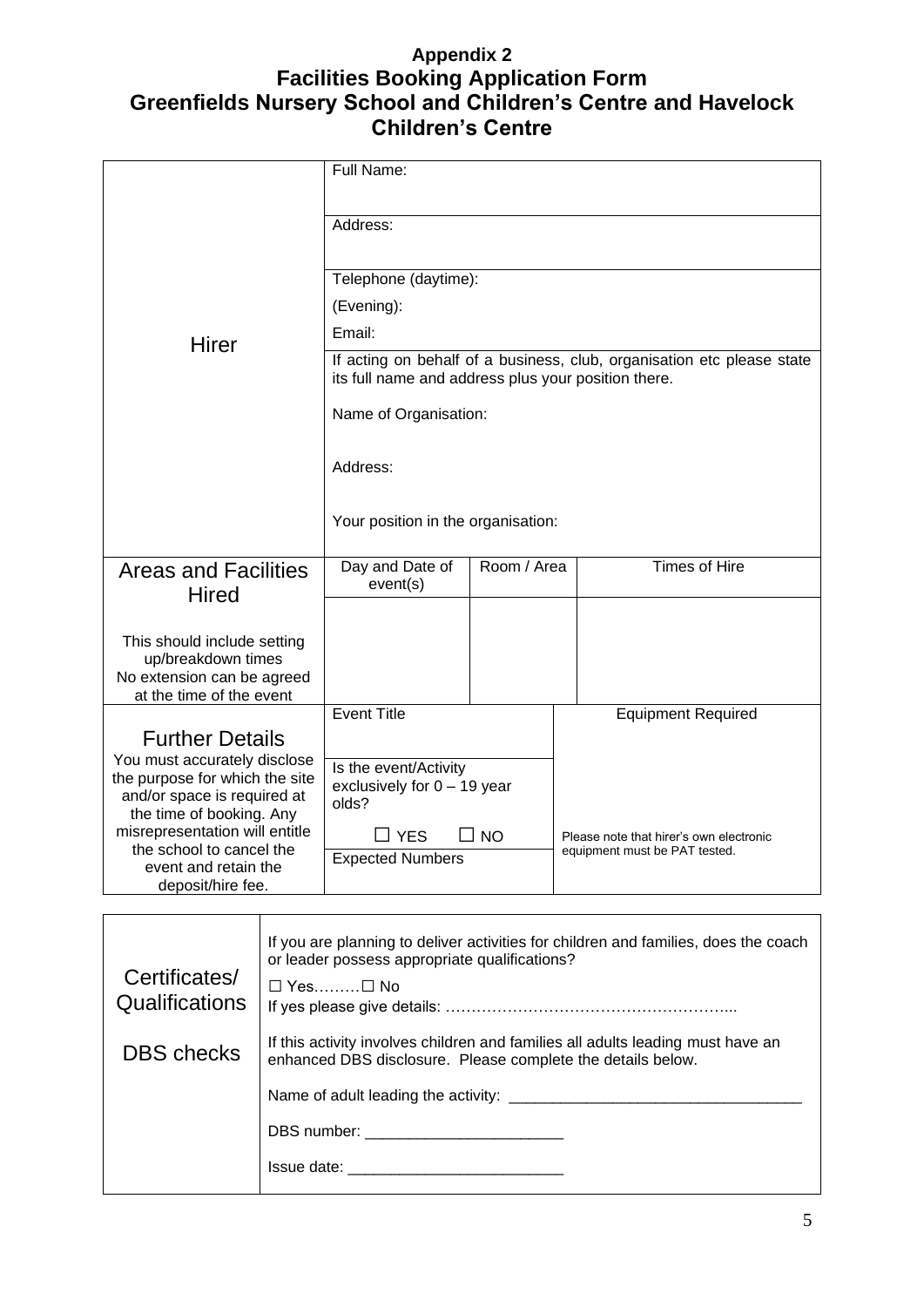| Declaration | 1. I undertake to pay the appropriate hiring charges<br>2. I have read and agree to be bound by the Term and Conditions of<br>Use<br>3. I agree to indemnify the centre against any claims for loss or<br>damage or personal injury or any associated costs arising from this<br>agreement<br>4. The centre reserves the right at any time, including during the<br>event, to refuse or cancel the hire of the site which they consider to<br>be objectionable or in any way detrimental to the reputation of the<br>centre. |  |
|-------------|------------------------------------------------------------------------------------------------------------------------------------------------------------------------------------------------------------------------------------------------------------------------------------------------------------------------------------------------------------------------------------------------------------------------------------------------------------------------------------------------------------------------------|--|
| Return      | Once fully completed, this application form and copies of the<br>documents listed below should be returned to:<br>Greenfields Children's Centre<br><b>Recreation Road</b><br>Southall<br><b>UB2 5PF</b><br>Documents required:<br><b>Public Liability Insurance</b><br>DBS certificate (if appropriate)<br>Child protection policy (if appropriate)<br>Relevant risk assessments                                                                                                                                             |  |

## FOR OFFICE USE ONLY

|           | Approval of hiring by Head of Centre: |  |  |
|-----------|---------------------------------------|--|--|
|           | Signed:                               |  |  |
| Agreement |                                       |  |  |
|           | Date:                                 |  |  |
|           |                                       |  |  |
|           |                                       |  |  |

| Payment | For regular hires you can elect to pay via invoice at the end of every<br>month, or weekly at reception. Please indicate below:                                           |
|---------|---------------------------------------------------------------------------------------------------------------------------------------------------------------------------|
|         | Weekly Invoice: $\boxed{\phantom{a}}$<br>Monthly Invoice:                                                                                                                 |
|         | Otherwise a deposit of 25% is due at the time of application<br>Balance and holding deposit (£100) to be paid not less than 14 days<br>before the first letting/lettings. |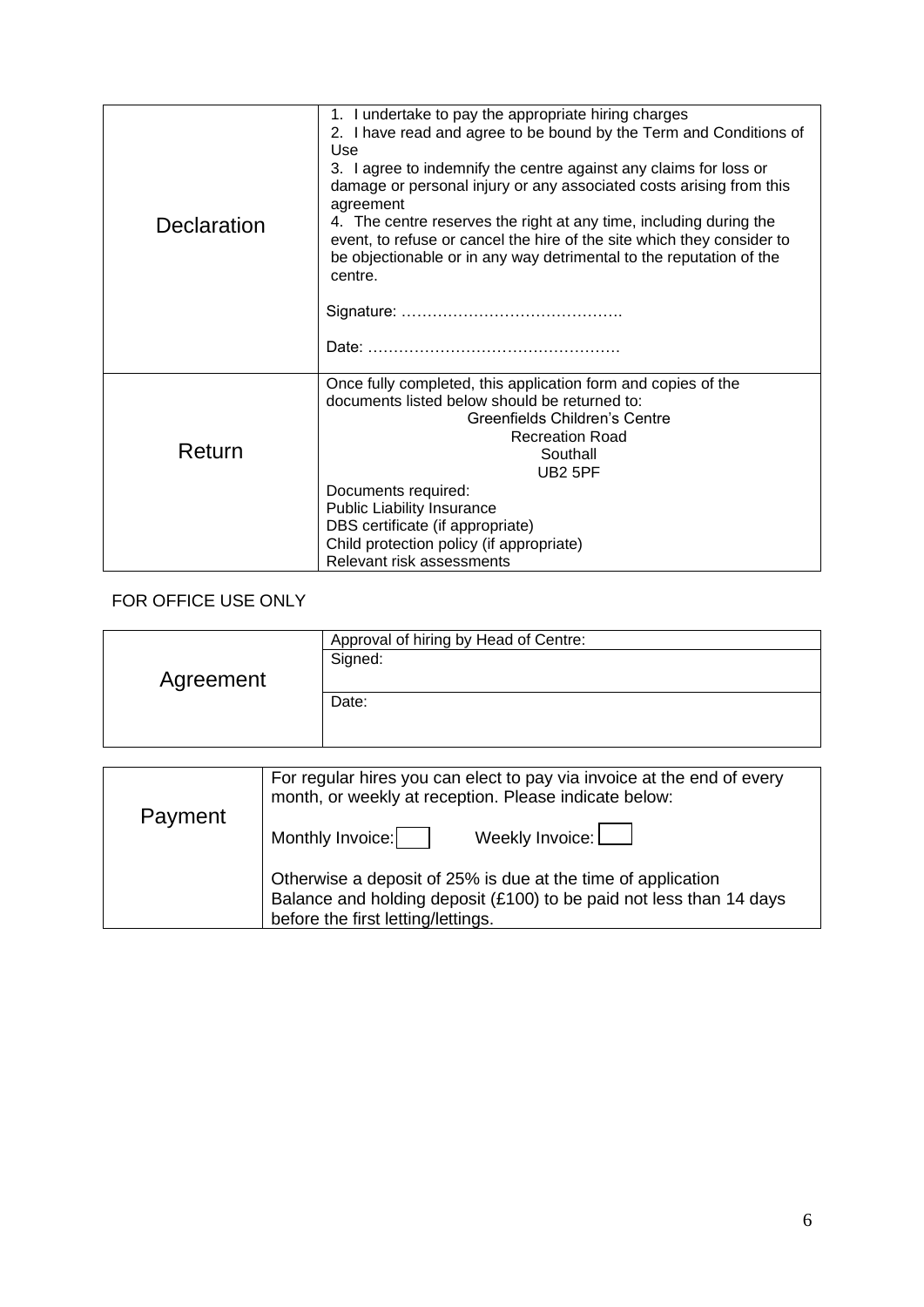## TERMS & CONDITIONS OF USE

These terms and conditions, together with the form of application to hire the centre, shall constitute the contract between the centre and the hirer(s).

#### **Application**

- 1. Application for hire must be on the application form provided which will form the basis of a licence to use Greenfields Nursery School and Children's Centre or Havelock Children's Centre premises.
- 2. If an organisation is hiring the accommodation both the organisation itself and its members are jointly and severally liable under this agreement.
- 3. The hirer must ensure that everybody making use of the accommodation complies with the conditions of use.
- 4. This agreement is personal to the hirer and may not be assigned to any third party.
- 5. The number of persons using any hired property/premises shall not exceed the number advised by the hirer and authorised by the Centre.

#### **Cancellation**

- 6. There will be at least two weeks notice, in writing to the Centre, for any cancellation of a booking made by a hirer. Cancellations made after this date will be charged at the full cost of the booking fee.
- 7. The Centre reserves the right to cancel any licence at any time in the event of the Centre requiring any hire property for Centre purposes or for any other reason which is considered necessary by the Centre. This may be at short notice.

#### **Payment**

8. The first month's fee is payable in full upon signing this agreement.

#### **Indemnity and Insurance**

- 9. The hirer shall be responsible for all damage caused and shall indemnify the Centre against all loss, damage and expenses unless due to the negligence of the Centre and any such damage shall be reported immediately to the Centre.
- 10. Any damage caused to the accommodation (or elsewhere in the Centre) shall be compensated to an extent considered reasonable at the discretion of the Centre within seven days of a written demand.
- 11. The hirer shall indemnify the Centre against all and any expenses, liability, loss, claim and proceedings arising in respect of personal injury to or death of any person or damage to any property arising directly or indirectly from the use of the accommodation unless due to the Centre's negligence.

#### **The Premises**

- 12. Access is restricted to the rooms comprised in the accommodation and any toilet facilities and access shall only take place during the designated time and for the permitted purpose.
- 13. Smoking is not allowed anywhere on the site.
- 14. This agreement does not include the use of any equipment, except where specifically agreed and subject to any further fees chargeable; kitchens and catering equipment shall not be used unless approved by the Centre subject to any conditions that may be imposed.
- 15. Car parking (if available) is only allowed in the allocated car parking spaces. All roadways must be kept clear. "No parking" signs must be respected.